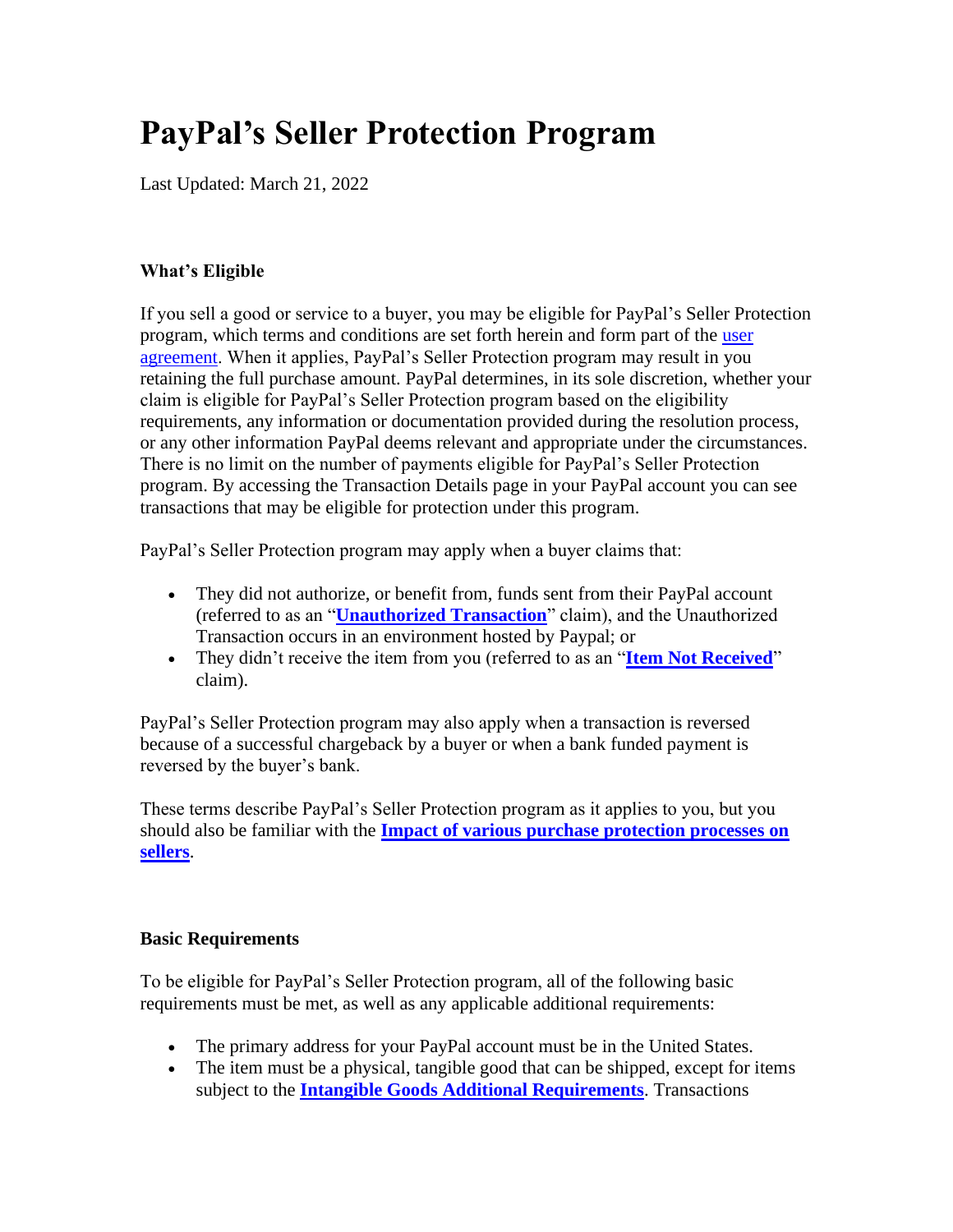involving items that you deliver in person in connection with payment made in your physical store, may also be eligible for PayPal's Seller Protection program so long as the buyer paid for the transaction in person by using a PayPal goods and services QR code.

- You must ship the item to the shipping address on the Transaction Details page in your PayPal account for the transaction. If you originally ship the item to the recipient's shipping address on the Transaction Details page but the item is later redirected to a different address, you will not be eligible for PayPal's Seller Protection program. We therefore recommend not using a shipping service that is arranged by the buyer, so that you will be able to provide valid proof of shipping and delivery.
- The shipping requirement does not apply to eligible transactions involving items that you deliver in person; provided, however, that you agree to provide us with alternative evidence of delivery or such additional documentation or information relating to the transaction that we may request.
- You must respond to PayPal's requests for documentation and other information in a timely manner as requested in our email correspondence with you or in our correspondence with you through the **[Resolution Center](https://www.paypal.com/us/cgi-bin/webscr?cmd=_complaint-view&nav=0.4&locale.x=en_US)**. If you do not respond to PayPal's request for documentation and other information in the time requested, you may not be eligible for PayPal's Seller Protection program.
- If the sale involves pre-ordered or made-to-order goods, you must ship within the timeframe you specified in the listing. Otherwise, it is recommended that you ship all items within 7 days after receipt of payment.
- You provide us with valid **[proof of shipment or delivery](#page-2-1)**.
- The payment must be marked "eligible" or "partially eligible" in the case of Unauthorized Transaction claims, or "eligible" in the case of Item Not Received claims, for PayPal's Seller Protection program on the Transaction Details page.
- In the case of an Unauthorized Transaction claim, you must provide valid proof of shipment or proof of delivery that demonstrates that the item was shipped or provided to the buyer no later than two days after PayPal notified you of the dispute or reversal. For example, if PayPal notifies you of an Unauthorized Transaction claim on September 1, the valid proof of shipment must indicate that the item was shipped to the buyer no later than September 3 to be eligible for PayPal's Seller Protection program.

## **Item Not Received Additional Requirements**

To be eligible for PayPal's Seller Protection program for a buyer's Item Not Received claim, you must meet both the **[basic requirements](#page-0-0)** and the additional requirements listed below:

• Where a buyer files a chargeback with the issuer for a card-funded transaction, the payment must be marked "eligible" for PayPal's Seller Protection on the Transaction Details page.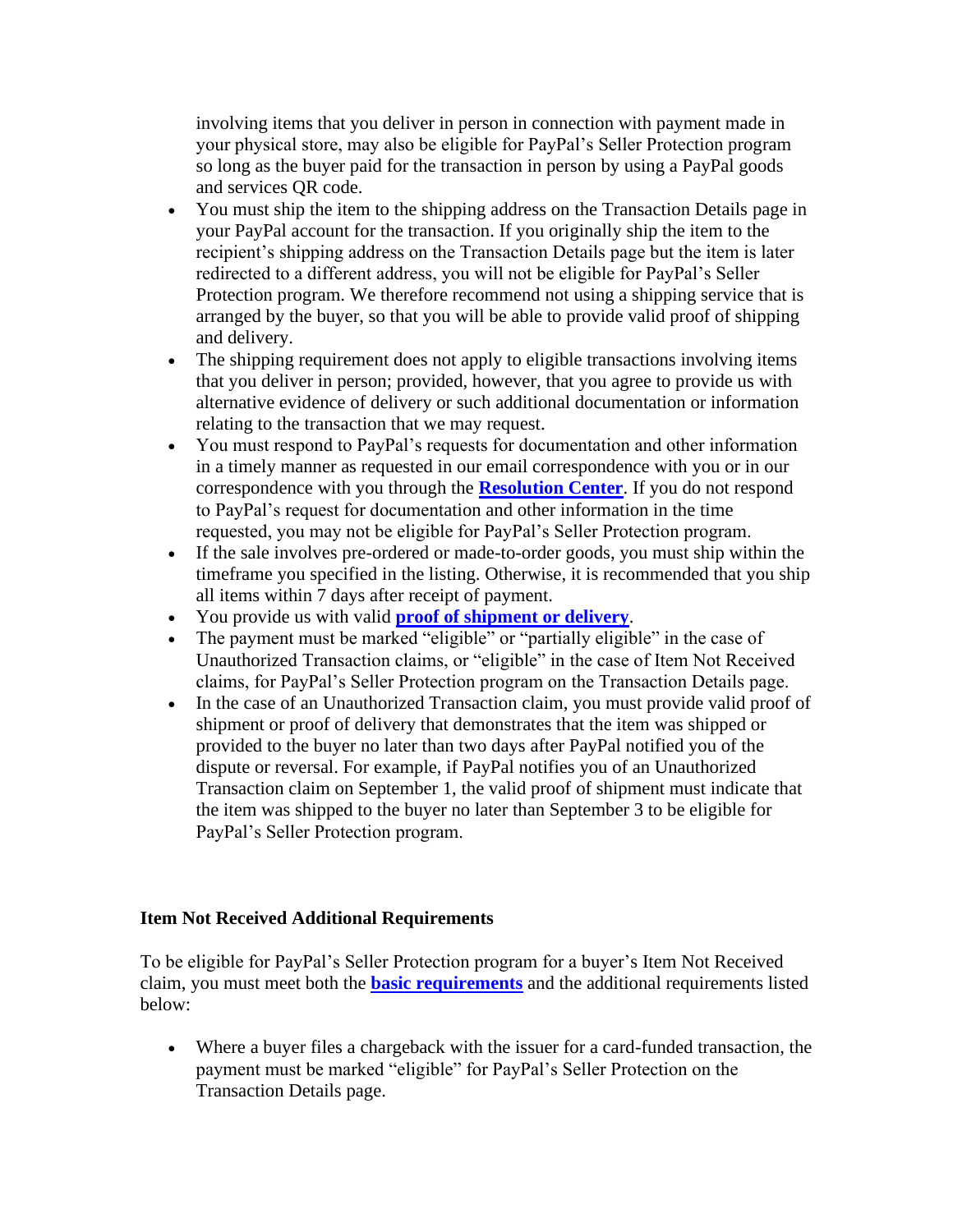• You must provide **[proof of delivery](#page-2-1)** as described below.

#### <span id="page-2-0"></span>**Intangible Goods Additional Requirements**

For the sale of intangible goods and services to be eligible for PayPal's Seller Protection program, the sale must meet the **[basic requirements](#page-0-0)** and the following additional requirements:

- Integration requirements
	- o Where you have integrated a PayPal checkout product, you must be using the current version of that product if you are accepting payments directly via a website or mobile optimized website; or
	- o Ensure you are passing session information to PayPal at checkout if you are integrated with PayPal via a third party or if you have a native app integration.
	- o Other integration requirements may apply depending on your business model. We will let you know those requirements ahead of time, if needed.
- PayPal has marked the intangible good transaction as "eligible" in the Transaction Details page or otherwise provided notice to you of eligibility in writing.
- Delivered the item and provide **[Proof of shipment or delivery for Intangible](#page-3-0)  [Goods](#page-3-0)**.

#### <span id="page-2-1"></span>**Establishing Proof of Shipment or Proof of Delivery**

| The following is required as proof of shipment or delivery for physical goods:                                                                                                                                                                                                                  |                                                                                                                                                                                                                                                                                                                                                   |  |  |
|-------------------------------------------------------------------------------------------------------------------------------------------------------------------------------------------------------------------------------------------------------------------------------------------------|---------------------------------------------------------------------------------------------------------------------------------------------------------------------------------------------------------------------------------------------------------------------------------------------------------------------------------------------------|--|--|
| Proof of shipment                                                                                                                                                                                                                                                                               | Proof of delivery                                                                                                                                                                                                                                                                                                                                 |  |  |
| Online or physical documentation from a<br>shipping company that includes:                                                                                                                                                                                                                      | Online or physical documentation from a<br>shipping company that includes:                                                                                                                                                                                                                                                                        |  |  |
| An online and verifiable tracking<br>$\bullet$<br>number<br>Date of shipment<br>$\bullet$<br>An address for the recipient that<br>$\bullet$<br>matches the shipping address on<br>the Transaction Details page<br>An address for the recipient<br>$\bullet$<br>showing at least the city/state, | An online and verifiable tracking<br>$\bullet$<br>number<br>Date of delivery and 'delivered'<br>$\bullet$<br>status<br>An address for the recipient that<br>$\bullet$<br>matches the shipping address on the<br><b>Transaction Details page</b><br>An address for the recipient showing<br>$\bullet$<br>at least the city/state, city/country, or |  |  |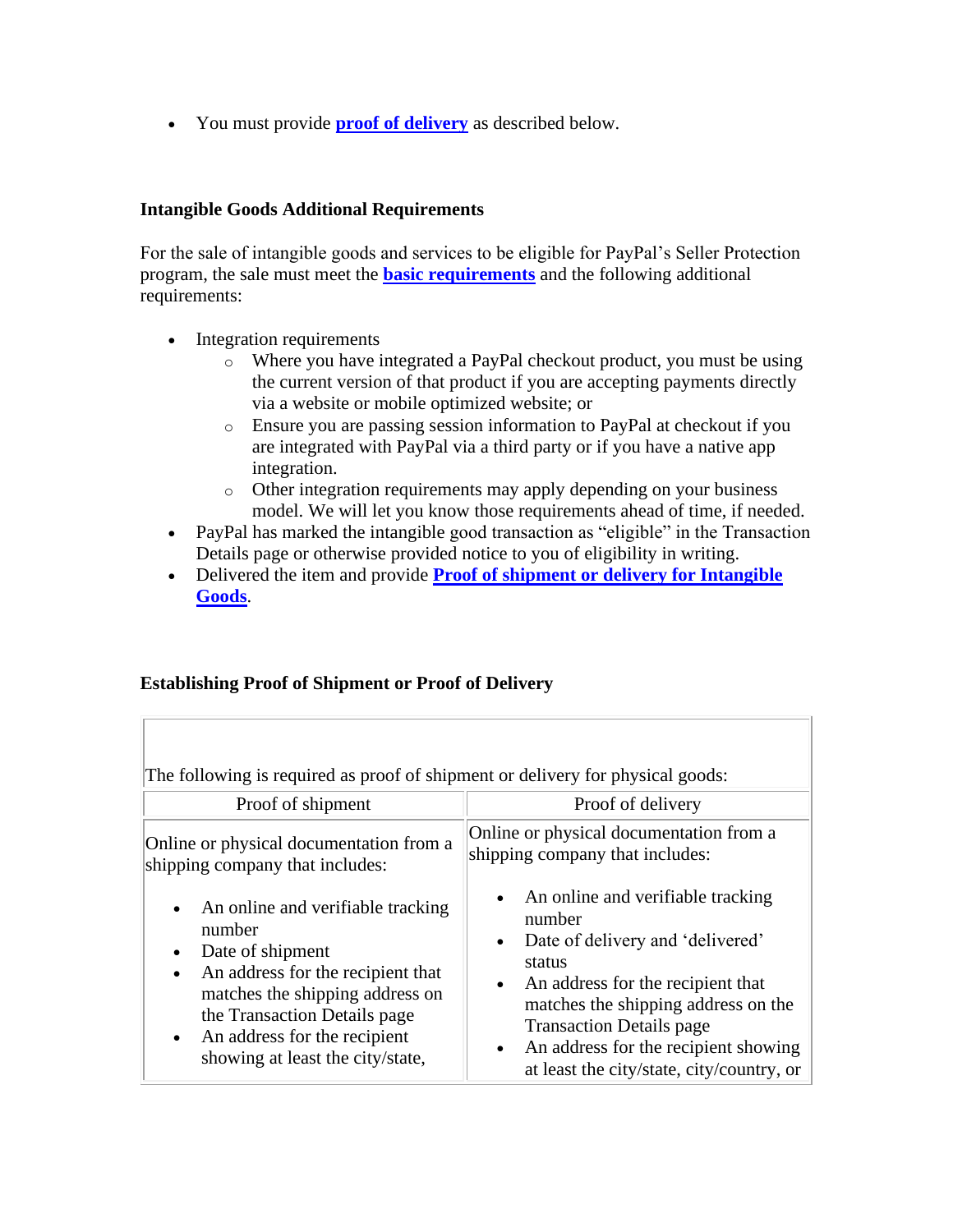<span id="page-3-1"></span><span id="page-3-0"></span>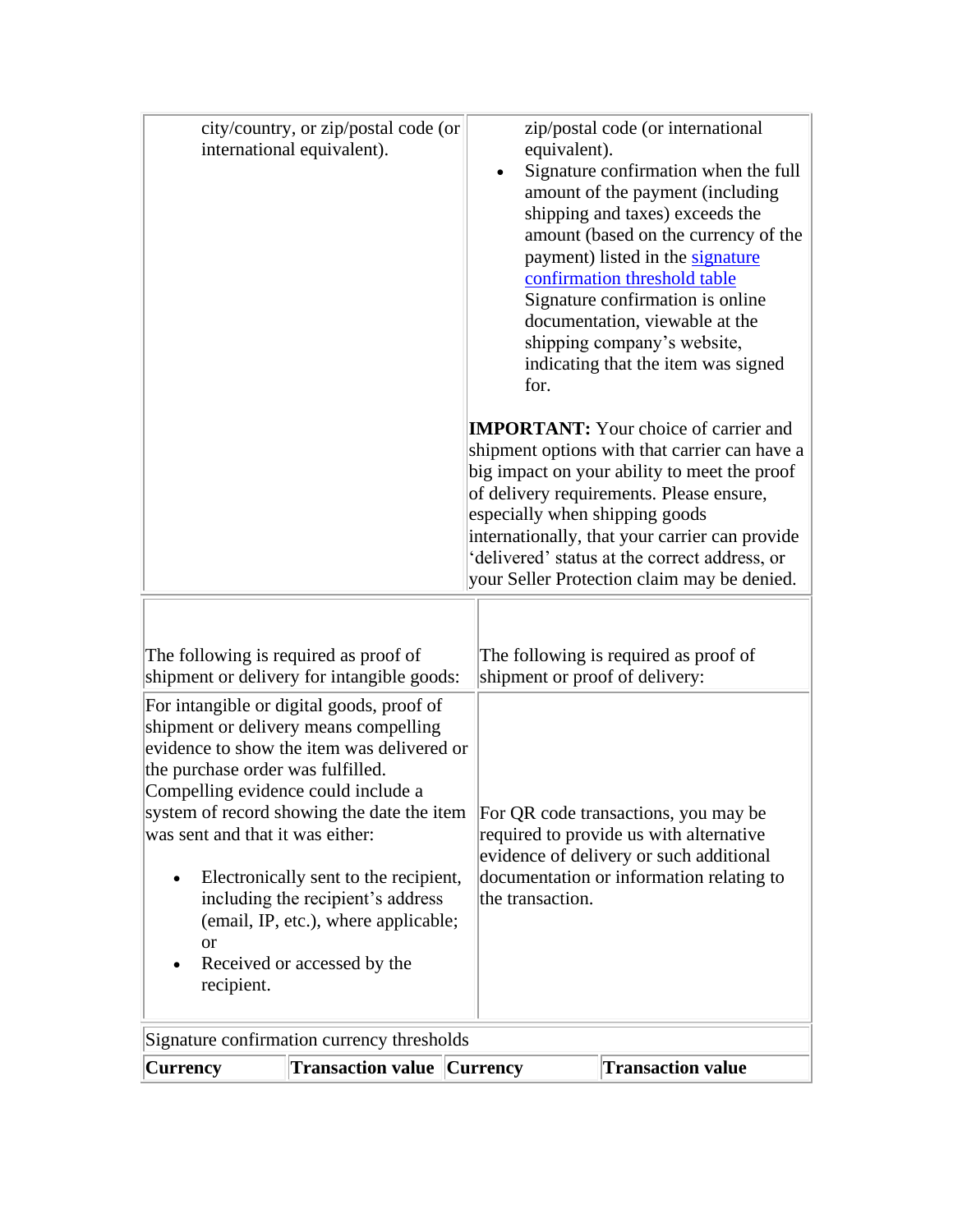| Australian Dollar: 850 AUD |                | New Zealand<br>Dollar:          | 950 NZD        |
|----------------------------|----------------|---------------------------------|----------------|
| <b>Brazilian Real:</b>     | 1,750 BRL      | Norwegian Krone:                | 4,600 NOK      |
| Canadian Dollar:           | <b>850 CAD</b> | Philippine Peso:                | 34,000 PHP     |
| Czech Koruna:              | 15,000 CZK     | Polish Zloty:                   | $2,300$ PLN    |
| Danish Krone:              | 4,100 DKK      | <b>Russian Ruble:</b>           | 48,000 RUB     |
| Euro:                      | <b>550 EUR</b> | Singapore Dollar:               | 950 SGD        |
| Hong Kong<br>Dollar:       | 6,000 HKD      | Swedish Krona:                  | 4,950 SEK      |
| Hungarian Forint:          | 170,000 HUF    | <b>Swiss Franc:</b>             | <b>700 CHF</b> |
| Israeli Shekel:            | 2,700 ILS      | Taiwan New<br>Dollar:           | 23,000 TWD     |
| Japanese Yen:              | 77,000 JPY     | Thai Baht:                      | 24,500 THB     |
| Malaysian<br>Ringgit:      | 3,100 MYR      | <b>U.K. Pounds</b><br>Sterling: | 450 GBP        |
| <b>Mexican Peso:</b>       | 10,000 MXN     | U.S. Dollar:                    | 750 USD        |

## **Ineligible Items and Transactions**

The following items or transactions *are not* eligible for PayPal's Seller Protection program:

- Real estate, including residential property
- Vehicles, including, but not limited to, motor vehicles, motorcycles, recreational vehicles, aircraft and boats, except for personally portable light vehicles used for recreational purposes like bicycles and wheeled hoverboards
- Businesses (buying or investing in a business)
- Industrial machinery used in manufacturing
- Payments equivalent to cash, including stored value items such as gift cards and pre-paid cards
- Payments made in respect of gold (whether in physical form or in exchangetraded form)
- Financial products or investments of any kind
- Art, media, antiques, or collectibles, in physical or digital form, as represented by a Non-Fungible Token (NFT), with a transaction amount of more than \$10,000 USD or equivalent value in local currency as calculated at the time of the transaction
- Gambling, gaming, and/or any other activities with an entry fee and a prize
- Donations, including payments received as crowdfunding or crowdlending